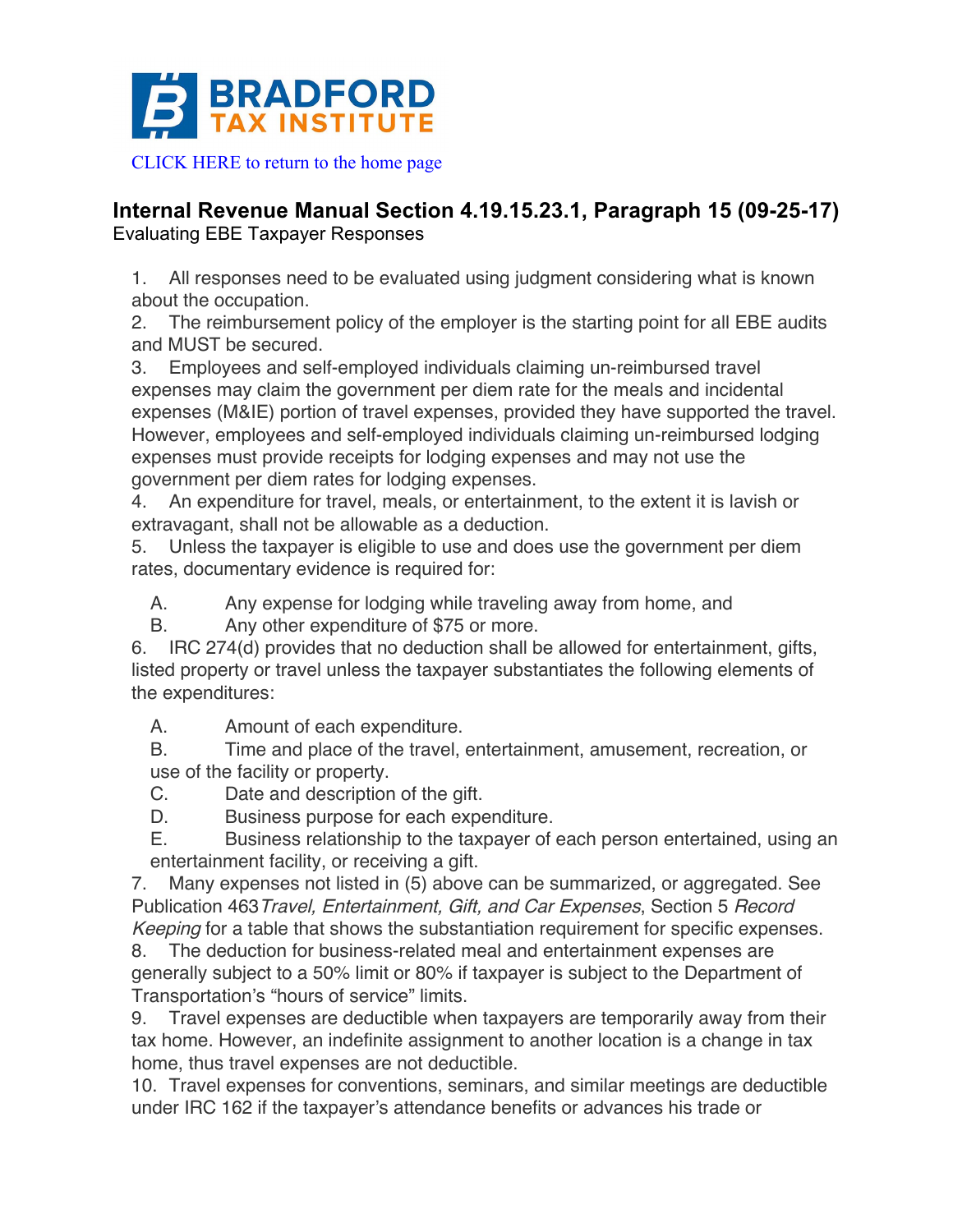business. No deduction is allowable if a taxpayer is attending for social, political, or other purposes not related to his trade or business.

11. IRC 274(c)(1) states foreign travel must first be deductible under IRC 162 or IRC 212. The travel must be ordinary and necessary in the pursuit of a trade or business, or for the production of income. If the expense meets those requirements, then the business portion of the travel is deductible.

12. Travel outside of the United States generally must be allocated between business and personal. IRC 274(c)(2) provides two exceptions to the rule that travel expenses be allocated between business and personal. No allocation is made if foreign travel does not exceed one week, or if less than 25 percent of the trip is personal, then travel to and from the business destination is allowed in full.

13. Any issues beyond the expertise of the examiner assigned the case should be referred to the lead examiner to secure the appropriate technical guidance.

14. It is not necessary to fully allow or disallow any expenses. Expenses can be partially allowed when revising the report. Special care should be taken to explain these revisions to the taxpayer.

15. Additional Items to consider. Consider the following points when processing EBE cases.

## **Employee Business Expense Auditing Techniques**

When examining employee business expenses, you must consider whether the employer has an expense allowance or reimbursement plan.

You must be able to determine if the plan is accountable or non-accountable. When examining expenses you believe are under a non-accountable plan, you may encounter nondeductible expenses that were reimbursed.

Always request a written statement explaining the requirements of the expense allowance or reimbursement plan from the employer. The written statement can be an excerpt from the employee handbook or a statement prepared for the purpose of the examination.

If the statement is prepared for the purpose of examination, be sure the author has sufficient knowledge of the expense allowance or reimbursement plan.

If the statement presented from the employer is vague, discuss with your manager or lead the possibility of making a third party contact.

Be logical in organizing the examination. It may be better to structure the examination of these expenses into categories i.e., travel, entertainment, listed property, gifts, than by time periods (all of May's expenses or July's expenses). Examining by topic will allow you to see inconsistencies in the taxpayer's records. It will also allow you to determine the credibility of the taxpayer's record keeping.

Look for recurring names for entertainment and meals, as well as recurring locations for travel.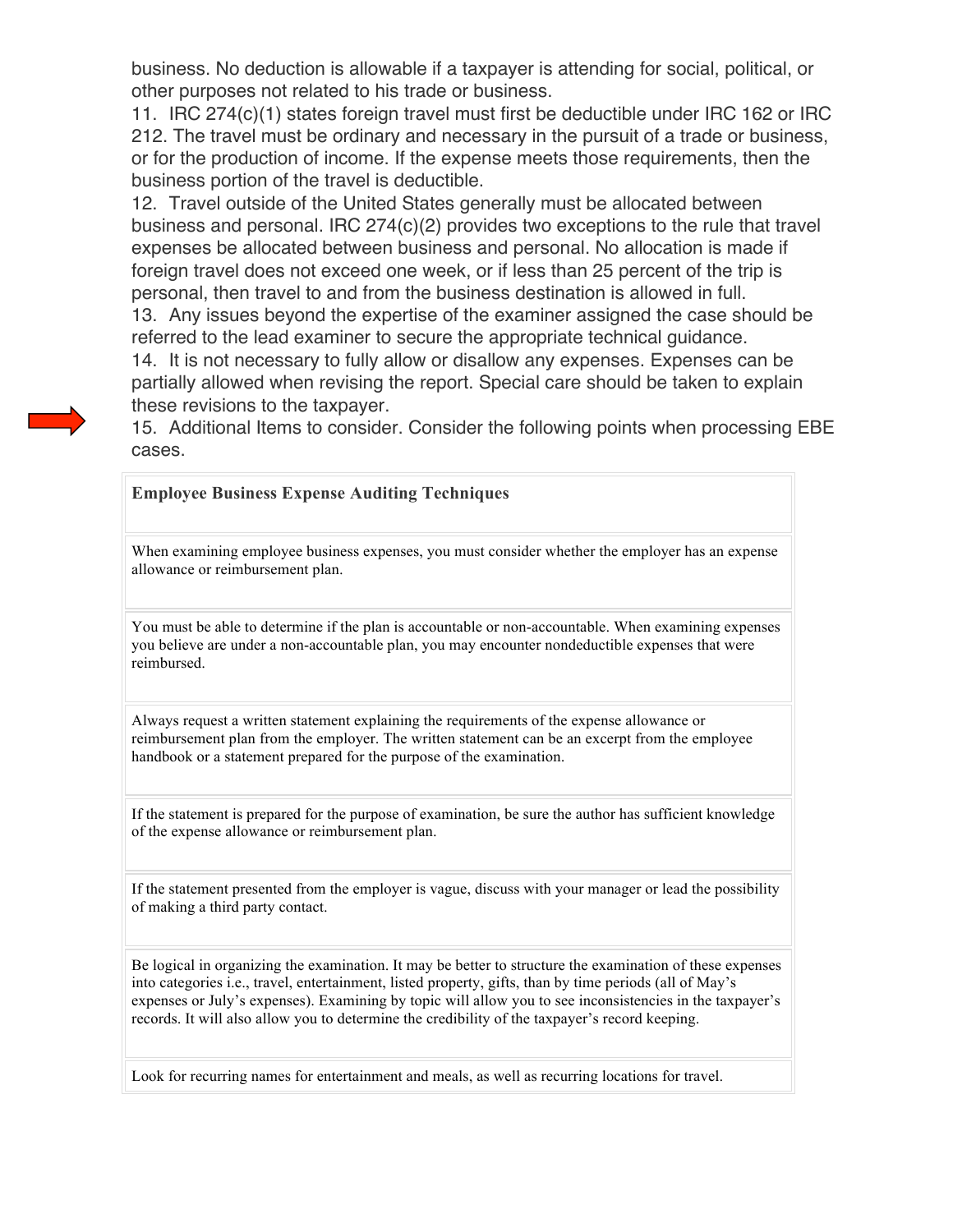## **Employee Business Expense Auditing Techniques**

Recurring names may indicate a family member or a friend.

Be mindful of travel dates. Are the dates during holiday periods? If travel dates are during holiday seasons, this may indicate personal expenses.

Does the taxpayer use a travel agent on some occasions and not at other times? If he uses a travel agent regularly, this may be a source of documentation. A travel agent may or may not be used by his company. Does he use more than one travel agent? Most companies use one travel agent; if there are two or more, there may be some personal expenses intermingled with valid business travel.

Hotel receipts will often show how many people stayed in a room. If friends or family were staying with the taxpayer while they were away from home, you must determine if there was a business purpose for their stay and what, if any, additional charges were incurred.

Airline tickets and travel agency statements will show departure dates and who actually traveled. Compare the dates of the business meetings with the actual length of the trip. You could discover that the taxpayer extended his/her stay for a personal vacation. Request a detailed itinerary.

For employees on "accountable" plans, evaluate any reimbursement records. In most cases, the expenses reimbursed by the employer should be accepted up to the amount of reimbursement on face value since it is assumed that they were incurred for a business purpose. However, look to see if any changes were made to the employee's compensation structure (i.e., where the employee's wages reduced by the amount of the "reimbursement" ) to determine if the purported reimbursements were merely recharacterized wages. Special attention should be paid when they exceed the reimbursement policy. This may also be used to establish the business portion of the use of an automobile where the employee is taking an actual expense deduction vs. a mileage deduction.

Be alert for altered documents. Look for erasures of dates, times, places or amounts. Look for possible consecutive numbered receipts, especially for high entertainment costs.

Taxpayer should provide documentary evidence along with account book, diary and log to support each element of an expense.

A cancelled check by itself doesn't prove a business expense without other evidence to show that it was for a business purpose.

To verify total miles for the year, the taxpayer should provide repair receipts, inspection slips or any other records showing total mileage at the beginning of the year as well as at the end of the year.

16. The employer's letter regarding the company's reimbursement policy helps to establish:

A. the business expenses were ordinary and necessary, and